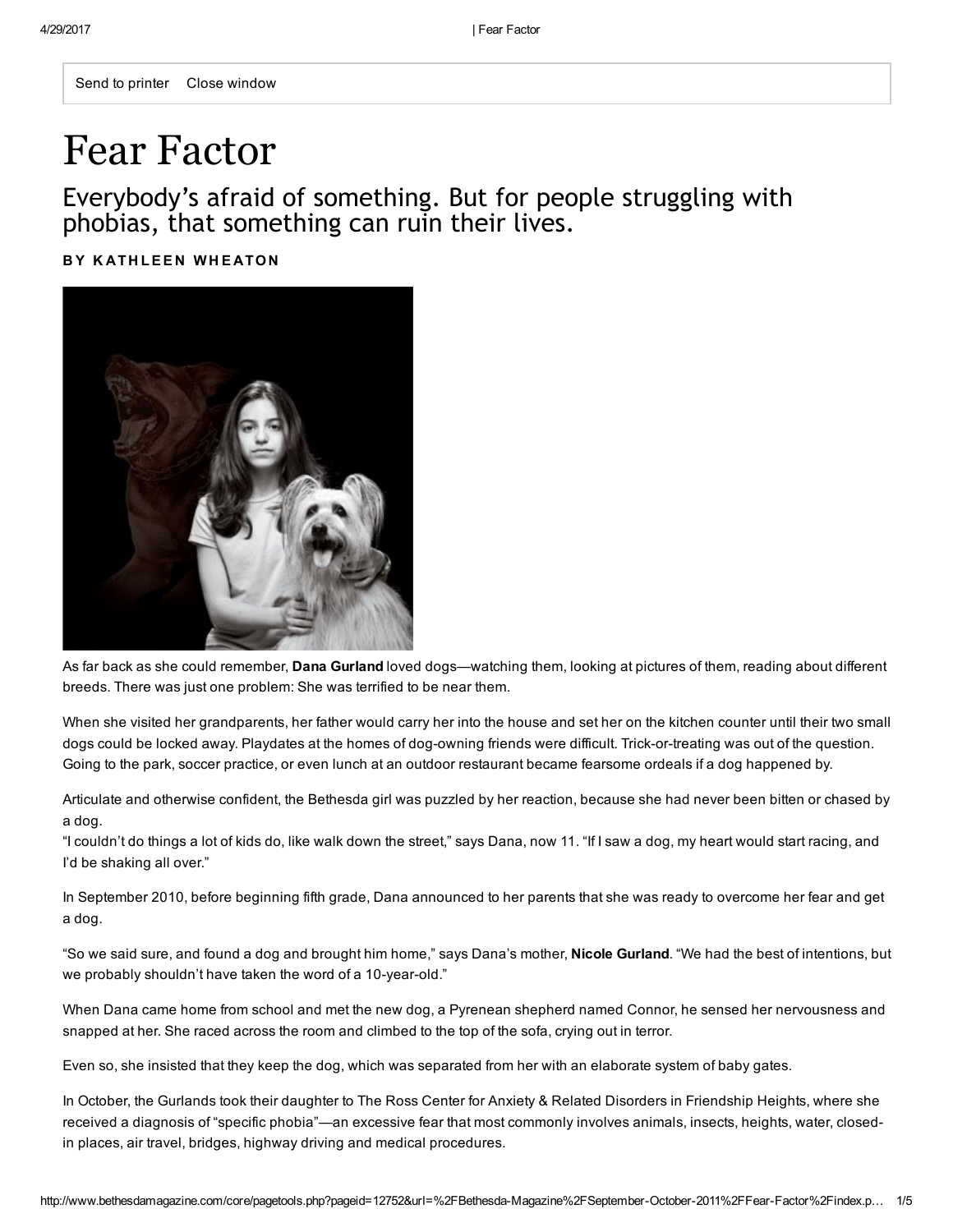Fifteen to 21 percent of women experience a phobia at some point in their lives (men are about half as likely to be phobic—except when it comes to fearing blood and injections, where the proportion of the sexes affected is about even). Seven is the average age of onset, and though many childhood fears fade with time, phobia that endures into adulthood "can lead to insomnia, depression and other related mental health issues," says Dr. Beth Salcedo, medical director of the Ross Center.

Claustrophobia, acrophobia and fear of public speaking are the most common phobias treated by Ross Center therapists, according to Salcedo. Since its founding in 1991, the number of patients has grown annually, and now averages 150 per week. A program for children and adolescents was added in 2002. Salcedo says this doesn't necessarily mean that anxiety in the D.C. area is increasing, but "there's more awareness that treatment is both possible and highly effective."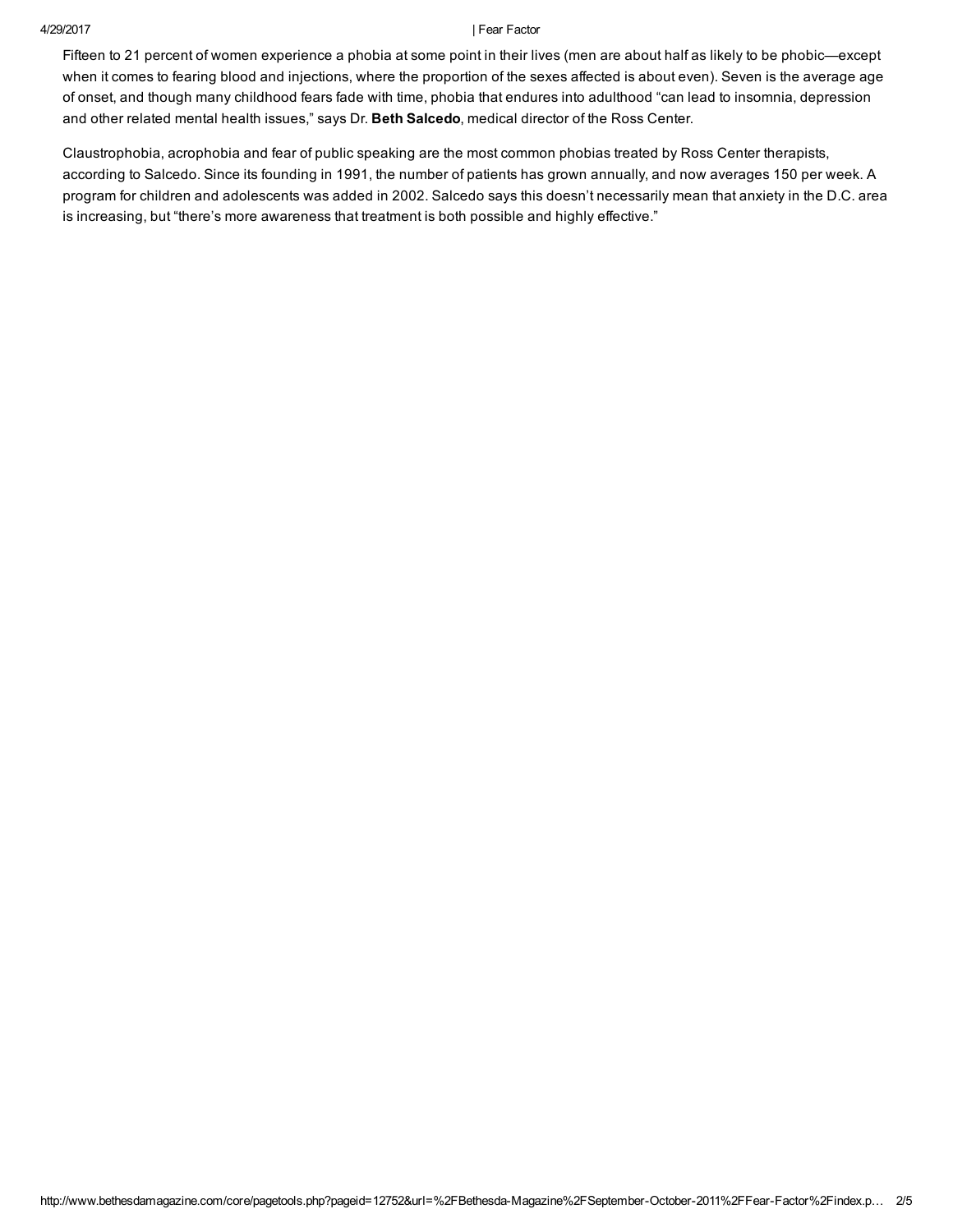

Ariele Stromberg, a paralegal ho grew up in Silver Spring, describes herself as having been an anxious child with a fairly typical fear of the dark. Then, when she was 11 or 12, she attended a sleepover where the girls watched the horror movie A Nightmare on Elm Street. That began a 20-year nightmare of her own. She became terrified not only of darkness and of being home alone, but of everything to do with Halloween, horror films and books, and especially Elm Street's demonic Freddy Krueger.

"A lot of people don't like horror movies," says Stromberg, who is now 35. "But the difference between normal fears and phobic behavior was that I would not touch a book that had scary images in it."

Realizing her fears made no sense, Stromberg kept them secret and developed elaborate coping rituals, such as telephoning a friend as she arrived home from work and checked behind doors and in closets for intruders. She even bought a clear shower curtain so nobody could hide in her bathtub.

One night shortly before Halloween in 2008, Stromberg went with friends to a bar that had been decorated with a life-size electronic mummy that cackled as patrons entered. She refused to walk past it. "It was completely irrational—this plastic thing was not going to attack and kill me," she says. "But phobias are irrational."

Phobias also appear to have a strong genetic component: Separately raised twins have a 60 percent chance of sharing the same fear, according to a study by Dr. James Bolton, which is cited in the Textbook of Anxiety Disorders (2009).

"A lot of parents come in and wonder what they did wrong, but I feel that it's very hard-wired," says Ross Center therapist Julie Lewis, who works with children and adults. "It often turns out that parents themselves have struggled with anxiety."

That struggle frequently involves shame, adds therapist Stacie Isenberg, who directs the Ross Center's Child and Adolescent Services.

"You can be the smartest person on the planet and realize that your thoughts make no sense, but you have them anyway," she says. At the same time, this understanding "is why anxiety is so treatable. Once you become aware of your thoughts, you can identify new, more effective thoughts. And that enables you to change your behavior."

Changing your behavior by changing your thoughts—the cornerstone of cognitive behavioral therapy, or CBT—sounds almost too simple and obvious to work. But people who suffer from phobias are prone to a stream of catastrophic "what-if" thinking that plays unnoticed in their heads, like Muzak of the mind. Actually listening to and then challenging this internal patter enables the phobic person to more realistically assess danger, Isenberg says. Patients also learn to manage their fear with gradual exposure to the dreaded situation. Fearing fear itself turns out to be a large component of most phobias.

Potomac psychotherapist Jerilyn Ross, who established the Ross Center, was a pioneer in getting phobic patients off the couch and into the fear-inducing world, according to Dr. Sally Winston, co-director of the Anxiety and Stress Disorders Institute of Maryland in Towson.

Ross herself suffered a debilitating fear of heights. While living in New York, she was afraid to go beyond the 10th floor in any building. But as she forced herself higher, she learned she could distract her racing mind by doing everything from snapping rubber bands to counting backward by 3 until her terror peaked, and then subsided. Realizing that she was on the 11th floor—and still alive—gave her the courage to climb higher.

The author of two books on anxiety, Triumph Over Fear (Bantam, 1994) and One Less Thing to Worry About (Ballantine Books, 2009), Ross became known as "the phobia lady," hosting a D.C. radio program in the 1980s where thousands of callers were reassured that their often secret fears could be vanquished. Ross died of cancer last year, having lived to see the experiential method she championed become the gold standard for treating phobias. Because of Ross' advocacy, "there is now a clear path to recovery for people suffering from phobias," Winston says. "CBT has been repeatedly validated in outcome studies in multiple treatment sites all over the world."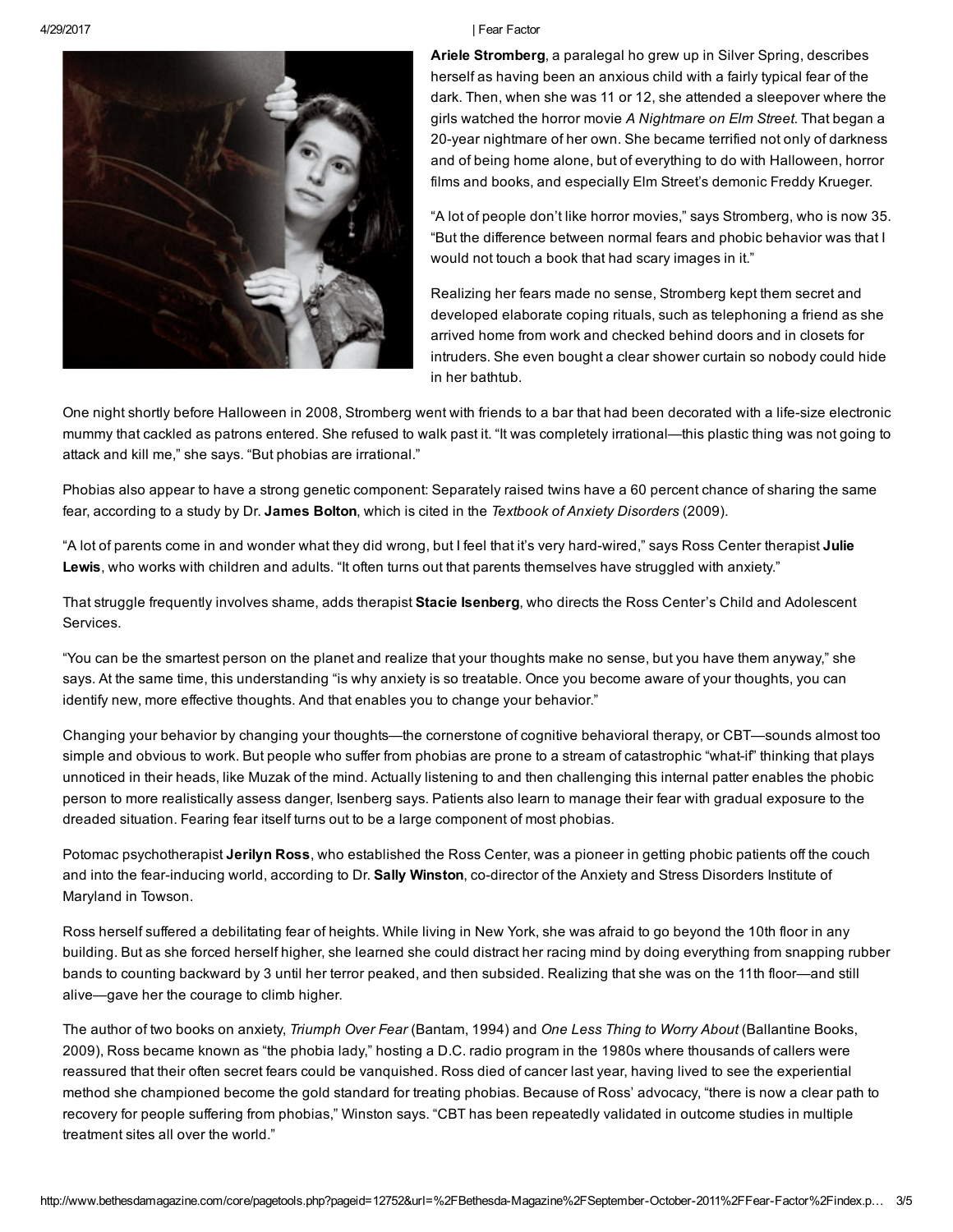CBT relies on baby steps—a patient with arachnophobia might begin treatment by looking at a photograph of a spider—but progress is rapid. Many patients overcome their phobias in the course of 12 to 16 sessions, according to Salcedo, the Ross Center director.

Dana Gurland began her therapy by making a list of dog situations and rating the degree of anxiety they caused. Thinking about Connor or looking at a picture of him was easy. Sitting on the sofa with her parents while the dog was in the room was tricky. Petting him or riding in a car with him? Impossible. But with Isenberg's coaching, she waded deeper and deeper into the unimaginable, using strategies such as deep breathing to ride out her fear and overcome her panicky thoughts. Then, with the help of her father, who works at home, she practiced her new techniques with Connor. "He was so cute, and I really wanted to be able to pet him," she says.

Just three weeks after starting treatment, Dana got her wish. Now she is Connor's proud dog-walker and caretaker.

"Even for CBT, it was fast, but Dana was incredibly motivated," her mother says. "Now she has skills for coping with life that many adults don't have—and how empowering that is."

After her run-in with the Halloween mummy, Ariele Stromberg decided she "didn't want to live like this anymore, to have my life controlled by these fears." She obtained a referral to the Ross Center. Although she had been in talk therapy for years, "CBT is very different," she says. Instead of exploring her thoughts and feelings, she worked at retraining them. "I learned to ask myself, 'Is it possible that somebody is hiding in my shower? Yes. But is it probable? No,'" Stromberg says.

Under the direction of therapist Kathy HoganBruen, Stromberg was given assignments that ranged from reading the children's fright series Goosebumps, to listening to eerie music, to getting The Texas Chainsaw Massacre at the library—though she wasn't required to watch it. "A lot of people would not enjoy that movie," Stromberg says. "But most people would not be afraid to touch the DVD." She was.

Stromberg's boyfriend went with her to the library for moral support, and held her other hand while she not only touched the box but put it in her purse. He also waited outside while she sat alone in the dark, first in her home office and finally in the basement. "He was incredibly active and supportive in my CBT, which is one reason I love him and married him," she says.

After three months of therapy, Stromberg was able to walk through a Halloween display at Target, and even a haunted house last fall. "I still don't love being in the dark," she says, "but I know that I can survive it."